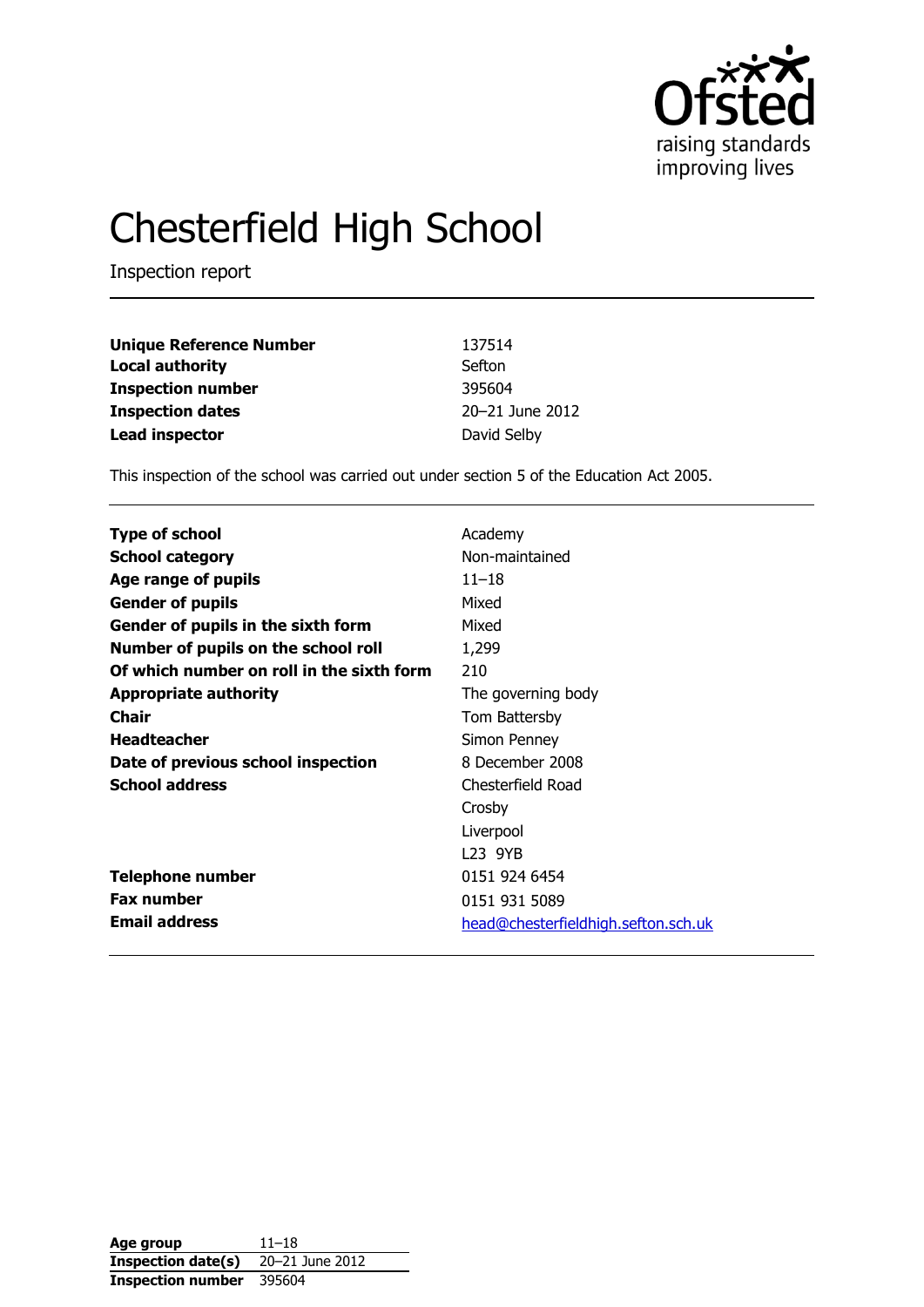

You can use Parent View to give Ofsted your opinion on your child's school. Ofsted will use the information parents and carers provide when deciding which schools to inspect and when.

You can also use Parent View to find out what other parents and carers think about schools in England. You can visit [www.parentview.ofsted.gov.uk,](../../../../../../../../../dselby/AppData/Local/Microsoft/dselby/AppData/Local/Microsoft/Windows/Temporary%20Internet%20Files/Content.IE5/461UL7RH/www.parentview.ofsted.gov.uk) or look for the link on the main Ofsted website: [www.ofsted.gov.uk](../../../../../../../../../dselby/AppData/Local/Microsoft/dselby/AppData/Local/Microsoft/Windows/Temporary%20Internet%20Files/Content.IE5/461UL7RH/www.ofsted.gov.uk)

The Office for Standards in Education, Children's Services and Skills (Ofsted) regulates and inspects to achieve excellence in the care of children and young people, and in education and skills for learners of all ages. It regulates and inspects childcare and children's social care, and inspects the Children and Family Court Advisory Support Service (Cafcass), schools, colleges, initial teacher training, work-based learning and skills training, adult and community learning, and education and training in prisons and other secure establishments. It assesses council children's services, and inspects services for looked after children, safeguarding and child protection.

Further copies of this report are obtainable from the school. Under the Education Act 2005, the school must provide a copy of this report free of charge to certain categories of people. A charge not exceeding the full cost of reproduction may be made for any other copies supplied.

If you would like a copy of this document in a different format, such as large print or Braille, please telephone 0300 123 4234, or email [enquiries@ofsted.gov.uk](mailto:enquiries@ofsted.gov.uk)

You may copy all or parts of this document for non-commercial purposes, as long as you give details of the source and date of publication and do not alter the information in any way.

To receive regular email alerts about new publications, including survey reports and school inspection reports, please visit our website and go to 'Subscribe'.

Piccadilly Gate Store Street Manchester M1 2WD

T: 0300 123 4234 Textphone: 0161 618 8524 [enquiries@ofsted.gov.uk](mailto:enquiries@ofsted.gov.uk) [www.ofsted.gov.uk](http://www.ofsted.gov.uk/)



© Crown copyright 2012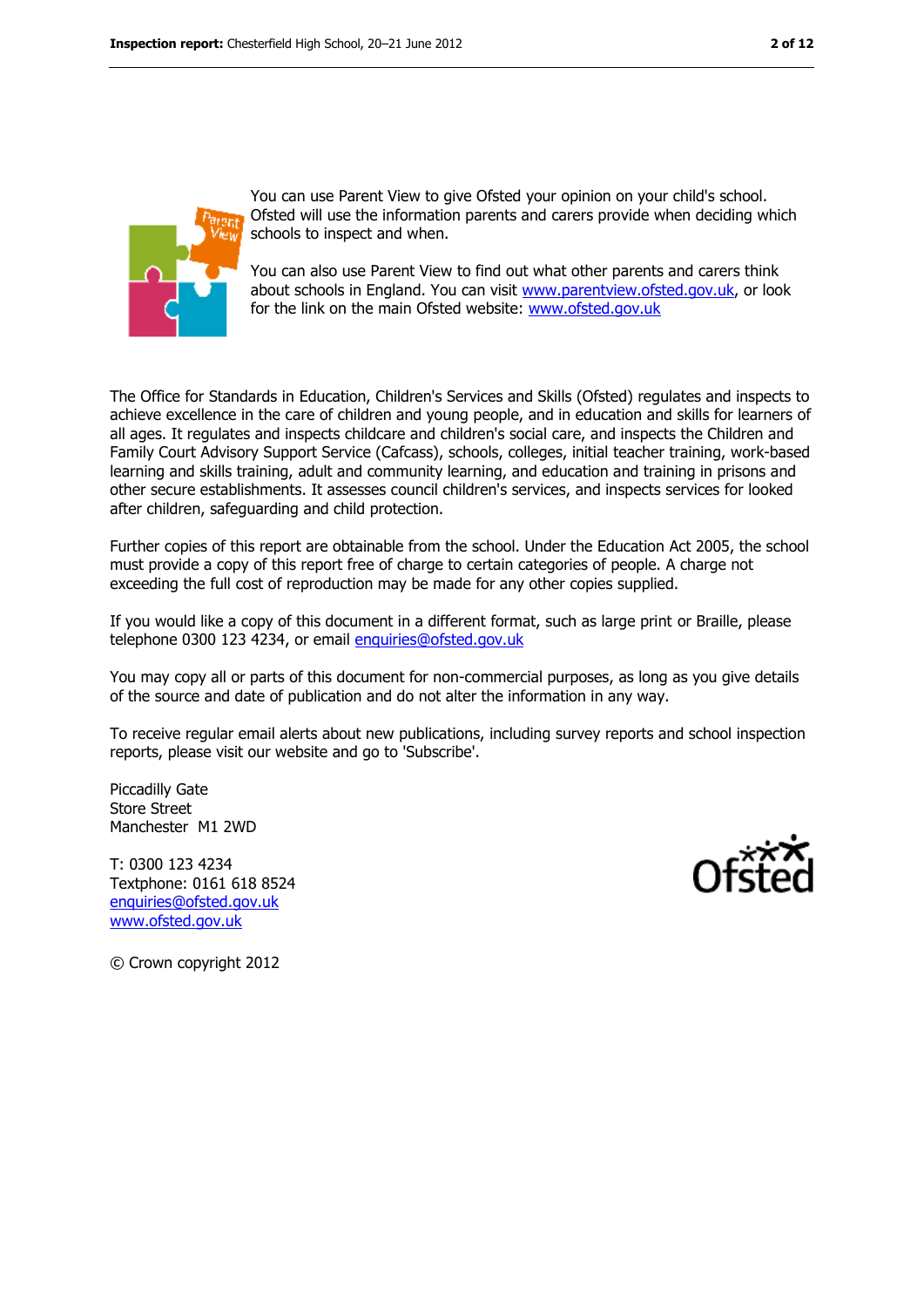### **Introduction**

Inspection team

David Selby Joan Davis

Additional Inspector Her Majesty's Inspector Mary Liptrot **Additional Inspector** Janet Peckett **Additional Inspector** Nell Banfield **Additional Inspector** 

This inspection was carried out with two days' notice. Inspectors observed teaching and learning in 47 lessons taught by 47 teachers and visited a number of other lessons to observe students' behaviour. They also visited an assembly. They held meetings with senior and middle leaders, members of the governing body and groups of students. Inspectors examined a range of documents, including the academy's self-evaluation and development plans, minutes of governing body meetings, records of attendance and behaviour, bullying and racial incidents logs and the single central record of safeguarding checks. They scrutinised a broad range of students' work through sampling their books and files, also in lessons. Inspectors considered the completed questionnaires from 221 students, 50 members of staff and 106 parents and carers.

### **Information about the school**

Chesterfield High School is a larger than average-sized secondary school with a sixth form, which is relatively small compared to the size of the school. Almost all students are of White British heritage with very few speaking English as an additional language. The proportion of students known to be eligible for free school meals is above average and increasing. Overall, there are a higher proportion of students supported at school action plus or with a statement of special educational needs than is found nationally. The school converted to academy status in October 2011. A small number of students attend alternative provision for parts of the week through the academy's joint working with other schools in the local 'Impact' programme. The academy is a Sports Leaders UK Leadership Academy and holds the Healthy School Enhanced status. The academy meets the current floor standards which sets the government's minimum expectations for attainment and progress.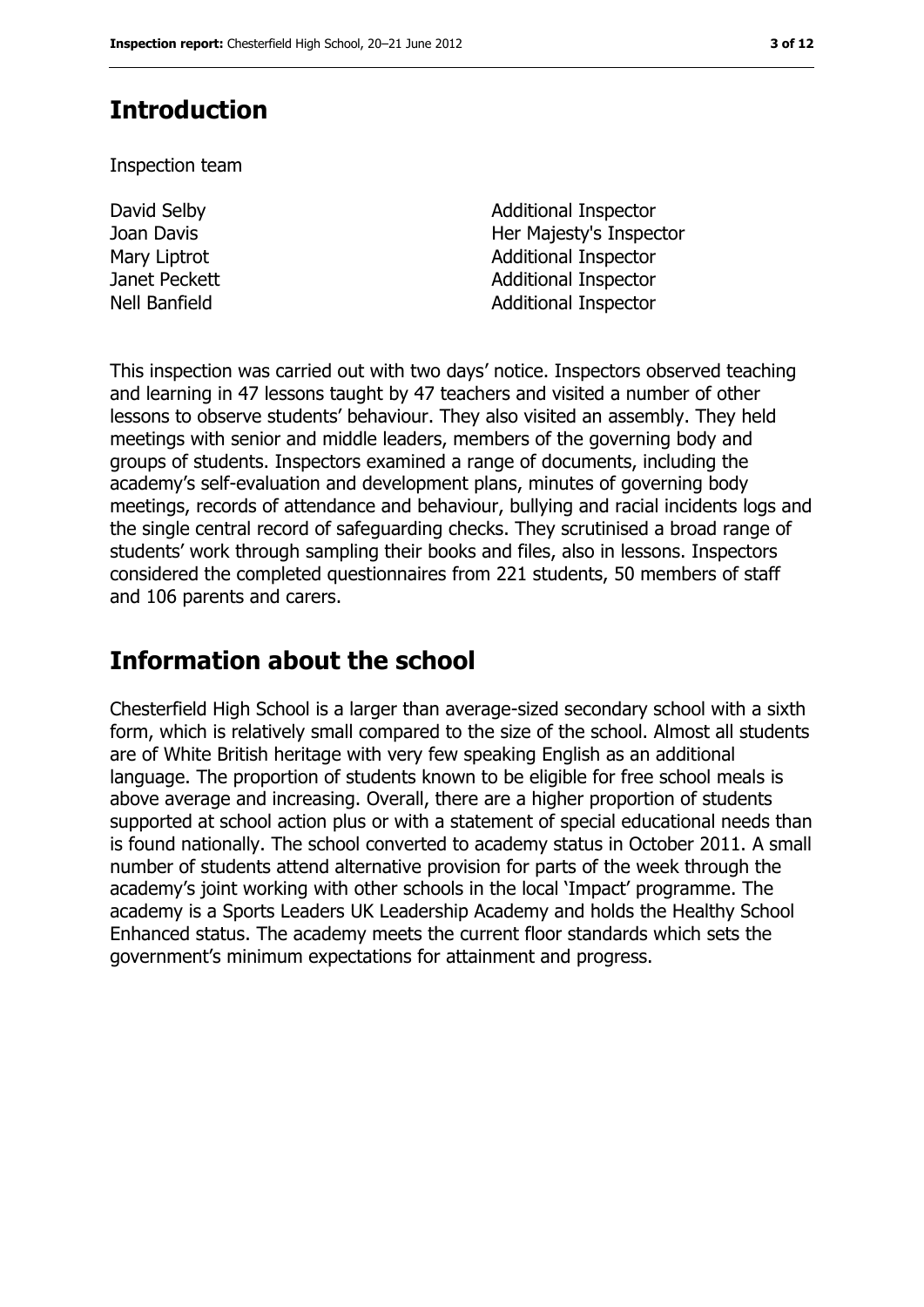**Inspection grades: 1 is outstanding, 2 is good, 3 is satisfactory and 4 is inadequate** Please turn to the glossary for a description of the grades and inspection terms

### **Inspection judgements**

| <b>Overall Effectiveness</b> |  |
|------------------------------|--|
|------------------------------|--|

| <b>Achievement of pupils</b>          |  |
|---------------------------------------|--|
| <b>Quality of teaching</b>            |  |
| <b>Behaviour and safety of pupils</b> |  |
| <b>Leadership and management</b>      |  |

#### **Key Findings**

- This is a satisfactory school. It is not yet good because the achievement of students has been limited by the progress they make in a number of subjects, including, most significantly, mathematics. Schools whose overall effectiveness is judged satisfactory may receive a monitoring visit by an Ofsted inspector before their next section 5 inspection.
- Overall achievement is satisfactory because attainment is well above average when all qualifications are included and current information on students' progress, including lesson observations, indicate that previous underachievement has been improved and is now at least satisfactory for all groups of students.
- Teaching is satisfactory overall. There are examples of good and better practice. Strong leadership has led to improvement in teaching over the last year. Teachers do not always provide activities and experiences which are well matched to individual students. Marking is of inconsistent quality and variable effectiveness.
- $\blacksquare$  Behaviour is good and is built on good relationships within the academy community. Students approach their learning well. Incidents of bullying are rare and any are dealt with swiftly and successfully. Attendance is above average. This is an improvement and reflects good management arrangements and support for students.
- Leaders have a clear vision for improvement in the academy and this is widely shared by staff and the governing body. The disappointing results in 2011 led to a range of improvement initiatives. The systems for driving these forward and then monitoring and evaluating their impact sometimes lack detail. The performance management of staff links to the academy's improvement aims.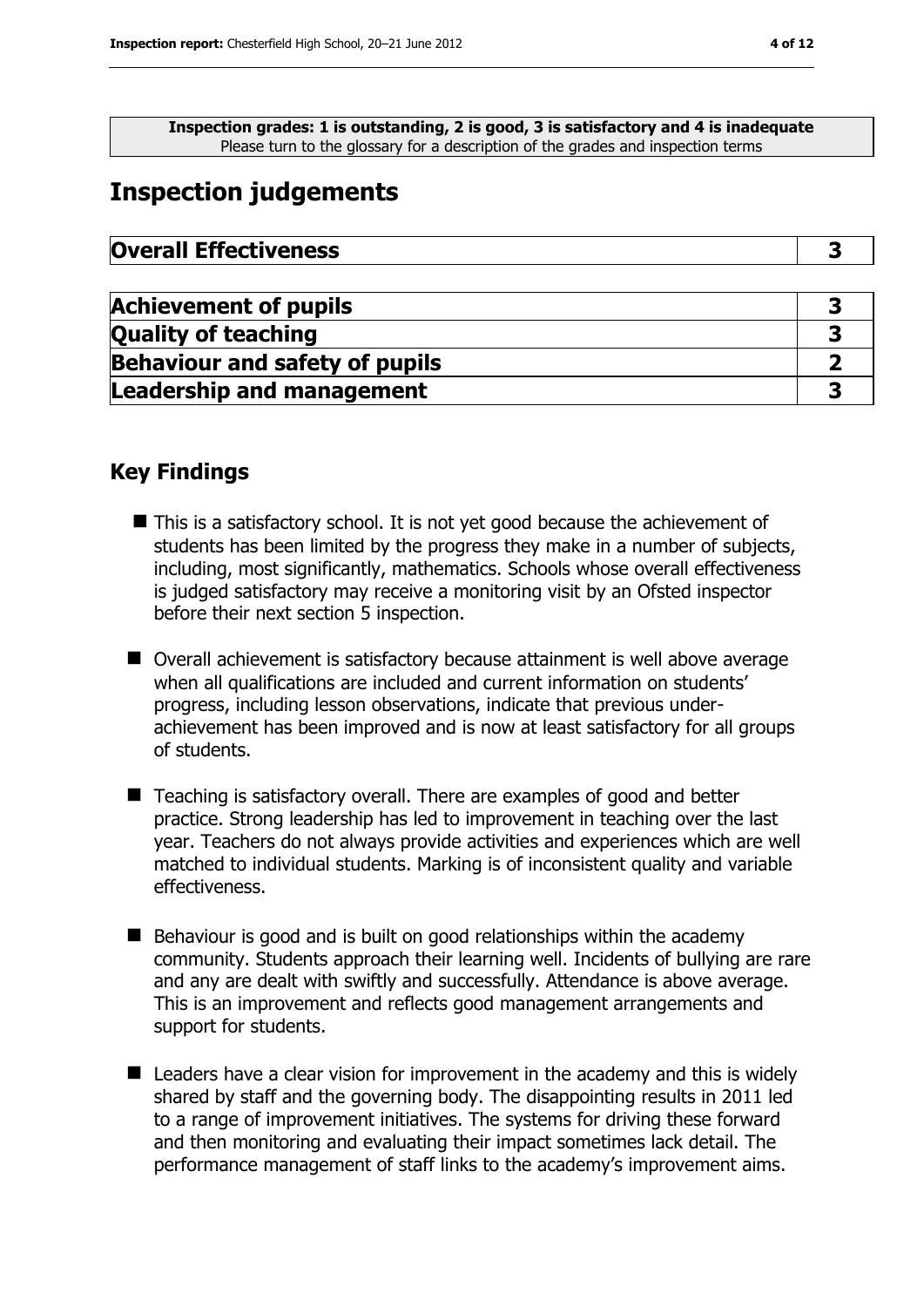The curriculum provides opportunities for students to consider wider moral issues and develop their cultural awareness.

■ The sixth form is satisfactory, reflecting satisfactory achievement overall. Recent improvement has continued during the temporary leadership arrangements this year.

### **What does the school need to do to improve further?**

- Ensure that the planned actions to raise students' achievement lead to consistently high performance in mathematics and in all other subjects.
- Ensure that all teaching is at least good and more is outstanding by:
	- ensuring that all teachers plan and deliver lessons which meet the needs of different groups of students, and include tasks and activities that build on previous learning and match each student's learning needs
	- improving the frequency and quality of marking so that it gives students helpful information on how they can improve their work
	- developing and implementing whole-school approaches to supporting students' wider skills in literacy and numeracy.
- Ensure that the impact of the range of improvement initiatives across the academy leads to consistent and rapid development by:
	- using more detailed and sharper evaluation criteria in development planning
	- ensuring that quality assurance systems are refined and applied consistently by leaders at all levels.

### **Main Report**

#### **Achievement of pupils**

Most students enter the academy with attainment which is above average and go on to gain results at GCSE and in other qualifications which are above average overall. Attainment in mathematics and, to a lesser extent English, however, has not kept up with the national trend of improvement over the last three years. The academy's data, including confirmed results from examinations already taken, suggest that attainment in all areas will at least reach national averages this year and is on a trend of improvement. The academy undertook a detailed analysis of the outcomes from 2011 and this has led to improvement in the systems for monitoring students' performance with identified interventions to support any students who may be falling behind.

Due to previous underachievement, students leaving the school at the end of Key Stage 4 in 2011 did not make the expected progress across a range of academic subjects including English, mathematics, the humanities, modern foreign languages and science. Inspection evidence indicates that current students' progress is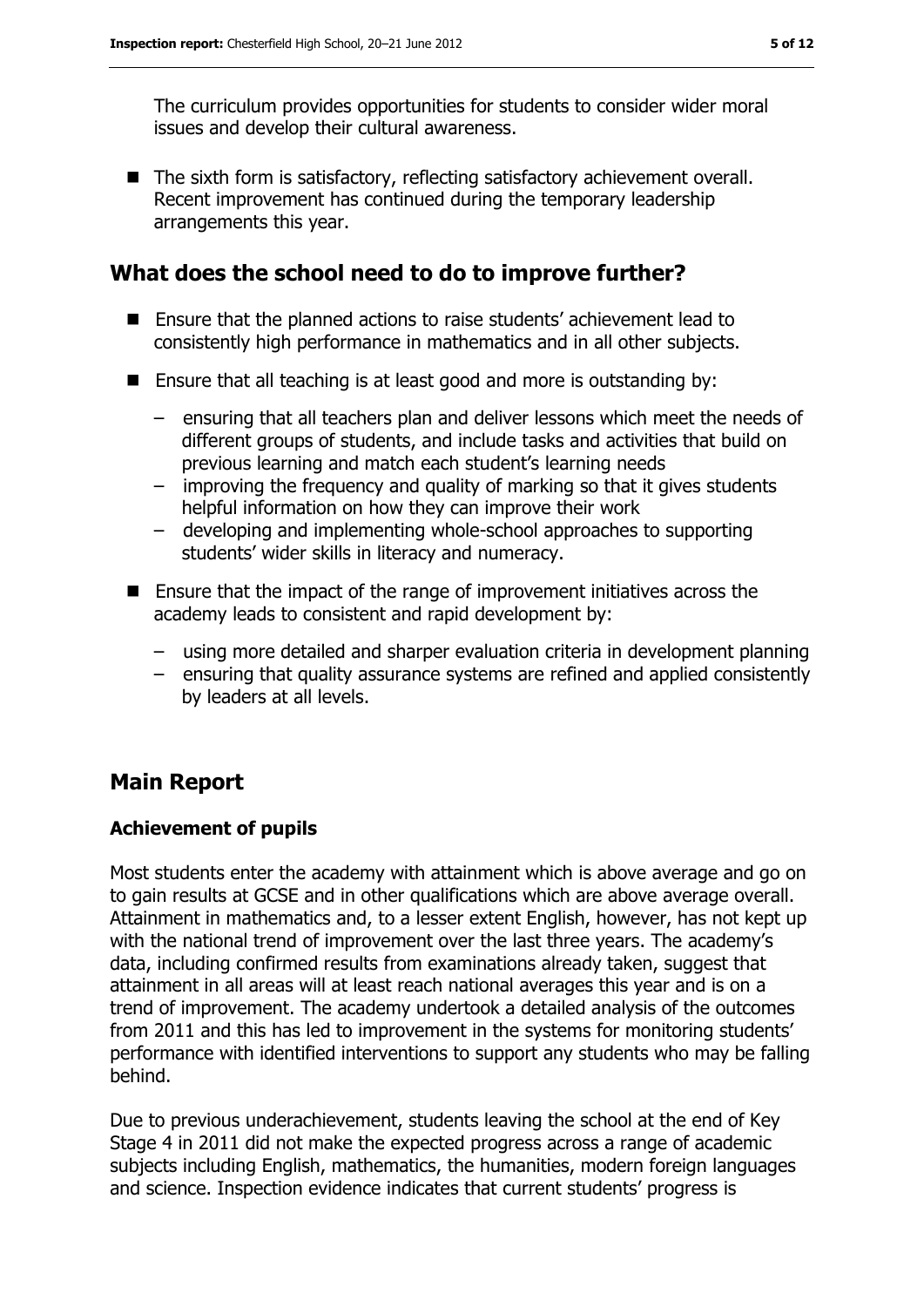accelerating, with rapid progress, particularly in some mathematics lessons, and is now satisfactory overall.

The progress of disabled students and those with special educational needs is good and is complemented by a determination to place students on courses which match their needs. As with all students, progress in English and mathematics has been less strong. The academy has plans for developing literacy and numeracy across the school but these are in the very early stages of implementation.

Achievement in the sixth form is satisfactory with attainment which is above average for vocational courses and average but increasing for AS and A level. While there is a smaller proportion than usually found of most-able students in the sixth form, the proportion of students gaining the highest grades at A level is lower than could be expected. There are improved systems for monitoring the work of sixth form students and these have led to increased progress recently.

#### **Quality of teaching**

Teaching is satisfactory overall. While inspectors observed a wide range of teaching quality, including a relatively high proportion of good teaching, there is inconsistency with too much satisfactory teaching and few examples of outstanding practice, leading to satisfactory achievement. Stronger teaching was seen in the classes of older students. In the best lessons, teachers have high expectations and provide a structure which ensures students are challenged yet also trusted to work independently. This was seen in sixth form lessons in French and information and communication technology where students were fully engaged and made rapid progress. A Year 8 mathematics lesson had similar levels of students' involvement and enthusiasm which led to learning at a rapid pace. In weaker lessons, teachers have lower expectations and too often provide work which is only suitable for one group of students within the class. This often does not provide sufficient challenge but on occasions the work can be too demanding for all students. Teaching which is well matched to individual learning needs contributes to the good progress of disabled students and those with special educational needs.

Assessment practice has been identified as a priority in the academy's development plan. Marking is sometimes superficial and does not always provide sufficient guidance on how students can improve their work. There is, however, some good practice where response and improvement are demanded from students but this practice is not widespread.

Opportunities for wider learning and skills development in lessons are not always used to the full. There is some strong practice in developing awareness of challenging issues as was seen in sensitive discussions in history and religious education. Common approaches to the teaching and enhancement of students' literacy and numeracy skills are not in place although the academy has started to develop in these areas.

While a low proportion of the parents and carers completed the Ofsted questionnaires, most feel that teaching is effective although a few indicate that they have concerns over its inconsistent quality. These views correspond to those of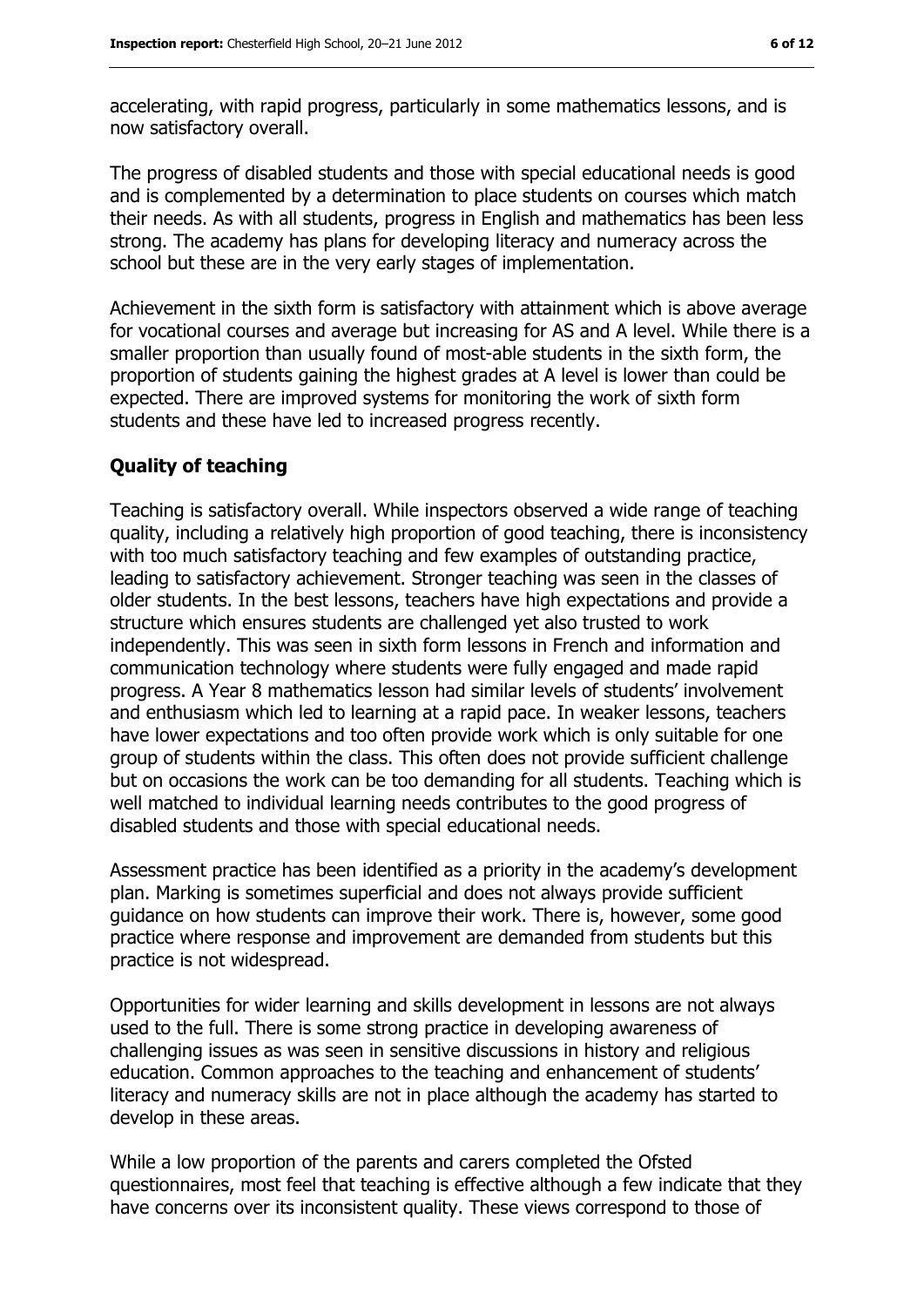students. Inspectors found that the academy uses appropriate support, training and challenge to ensure that the high standards in its expectations of teachers are met increasingly.

#### **Behaviour and safety of pupils**

The quality of the relationships between students and staff is a strength of the academy. Students are typically courteous and polite and are willing to talk maturely about their views. They show good respect for adults, each other and their environment. One example of this, which characterises the academy's ethos, is the way students need no prompting to follow guidance and allow a family of wild ducks to live peacefully in the academy's busy main quadrangle. The academy is calm and harmonious. Behaviour in lessons is good and instances of disruptive behaviour are infrequent. However, some students become passive in lessons where they are not challenged to learn quickly. Rates of exclusion from the academy are very low.

Attendance has improved and is above the national average. This reflects the academy's effective systems and increased challenge and support from staff. Punctuality to lessons is good and the 'no bells' system does not slow down learning at the start of lessons. The punctuality to school of a few students is less consistent. Any incidents of bullying are rare and if they occur are dealt with quickly and thoroughly. Students have a good understanding of different types of bullying and sixth form students were able to explain clearly the academy's effective approach towards homophobic bullying. The good arrangements for providing mentoring support help students to feel safe in the academy.

Most of the questionnaire responses from parents and carers indicated that they feel behaviour is good and their children feel safe. This is in line with staff views. Students were slightly less positive about behaviour in their questionnaires although this was not the case in their conversations and discussions with inspectors. The inspectors found that behaviour in the academy is good.

#### **Leadership and management**

The headteacher and senior leaders have a clear vision for improvement which was given focus and urgency when the achievement of students in 2011 was confirmed. This vision is shared and understood by staff more widely and has given direction to a number of developments and initiatives aimed at increasing students' achievement. These have secured improvement although planning and monitoring systems do not link to challenging evaluation criteria well enough to ensure that leaders at all levels know that the rate of progress is sufficient. The governing body brings a wide range of skills and experience to support the strategic and day-to-day work of the academy. It provides clear and thoughtful challenge.

The leadership of teaching is effective. It is based on a clear awareness of what needs to be done to bring about improvement and has led to increases in the quality of teaching. The performance management of teachers is linked to the academy's priorities and shapes the professional development opportunities offered in the school. These meet the needs of the vast majority of school staff and are exemplified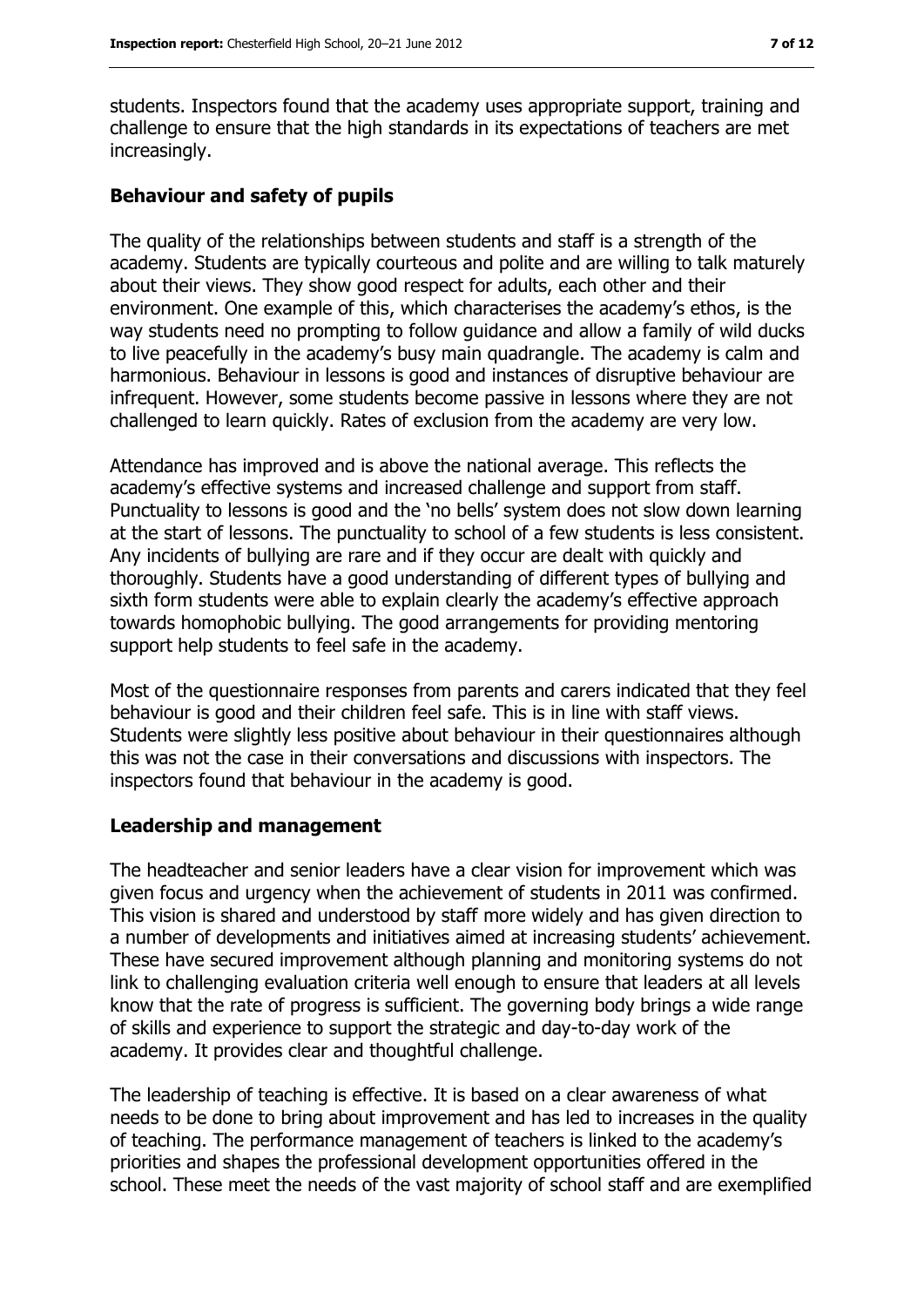by strong induction support for newly qualified teachers and other staff new to the academy.

The improvement in the academy's performance, including students' better attendance and in the quality of teaching and, recently, in students' achievement, indicate that it has a secure capacity needed to improve further.

The curriculum is broad and balanced and is matched to students' needs although it does not allow access for all students to all subjects. There are many opportunities for the promotion of students' spiritual, moral, social and cultural development and understanding in lessons. These are added to by the wide range of after-school and other extra-curricular activities. They range from visiting speakers discussing their religious beliefs with sixth form students, through leadership volunteering and other challenges linked to sports, to a well-established programme of international visits.

The academy's commitment to equality of opportunity is seen in its approach to tackling discrimination and to avoiding stereotyping, for example, in its encouragement of girls' football. While the achievement of different groups of students has shown variation in the past this is now less evident. Disabled students and those with special educational needs achieve well and the most-able students make rapid progress in mathematics. The academy's arrangements for safeguarding students are systematic and meet requirements.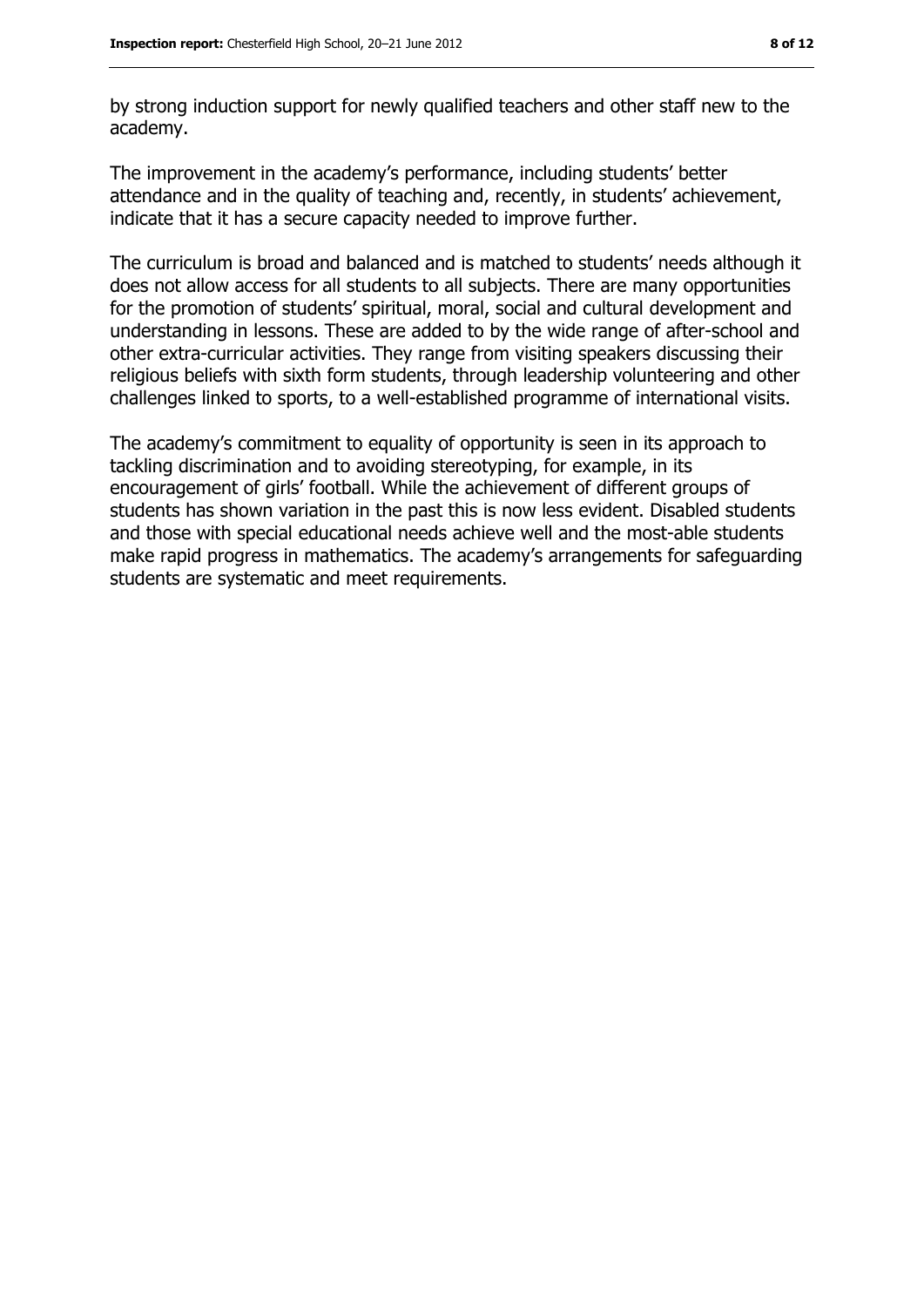### **Glossary**

### **What inspection judgements mean**

| Grade   | <b>Judgement</b> | <b>Description</b>                                                                                                                                                                                                            |
|---------|------------------|-------------------------------------------------------------------------------------------------------------------------------------------------------------------------------------------------------------------------------|
| Grade 1 | Outstanding      | These features are highly effective. An outstanding school<br>provides exceptionally well for all its pupils' needs.                                                                                                          |
| Grade 2 | Good             | These are very positive features of a school. A school that is<br>good is serving its pupils well.                                                                                                                            |
| Grade 3 | Satisfactory     | These features are of reasonable quality. A satisfactory school<br>is providing adequately for its pupils.                                                                                                                    |
| Grade 4 | Inadequate       | These features are not of an acceptable standard. An<br>inadequate school needs to make significant improvement in<br>order to meet the needs of its pupils. Ofsted inspectors will<br>make further visits until it improves. |

#### **Overall effectiveness of schools**

|                       | Overall effectiveness judgement (percentage of schools) |      |                     |                   |
|-----------------------|---------------------------------------------------------|------|---------------------|-------------------|
| <b>Type of school</b> | <b>Outstanding</b>                                      | Good | <b>Satisfactory</b> | <b>Inadequate</b> |
| Nursery schools       | 54                                                      | 42   |                     |                   |
| Primary schools       | 14                                                      | 49   | 32                  |                   |
| Secondary schools     | 20                                                      | 39   | 34                  |                   |
| Special schools       | 33                                                      | 45   | 20                  |                   |
| Pupil referral units  | g                                                       | 55   | 28                  |                   |
| All schools           | 16                                                      |      |                     |                   |

New school inspection arrangements have been introduced from 1 January 2012. This means that inspectors make judgements that were not made previously.

The data in the table above are for the period 1 September to 31 December 2011 and represent judgements that were made under the school inspection arrangements that were introduced on 1 September 2009. These data are consistent with the latest published official statistics about maintained school inspection outcomes (see [www.ofsted.gov.uk\)](../../../../../../../../../dselby/AppData/Local/Microsoft/dselby/AppData/Local/Microsoft/Windows/Temporary%20Internet%20Files/Content.IE5/461UL7RH/www.ofsted.gov.uk).

The sample of schools inspected during 2010/11 was not representative of all schools nationally, as weaker schools are inspected more frequently than good or outstanding schools.

Primary schools include primary academy converters. Secondary schools include secondary academy converters, sponsor-led academies and city technology colleges. Special schools include special academy converters and non-maintained special schools.

Percentages are rounded and do not always add exactly to 100.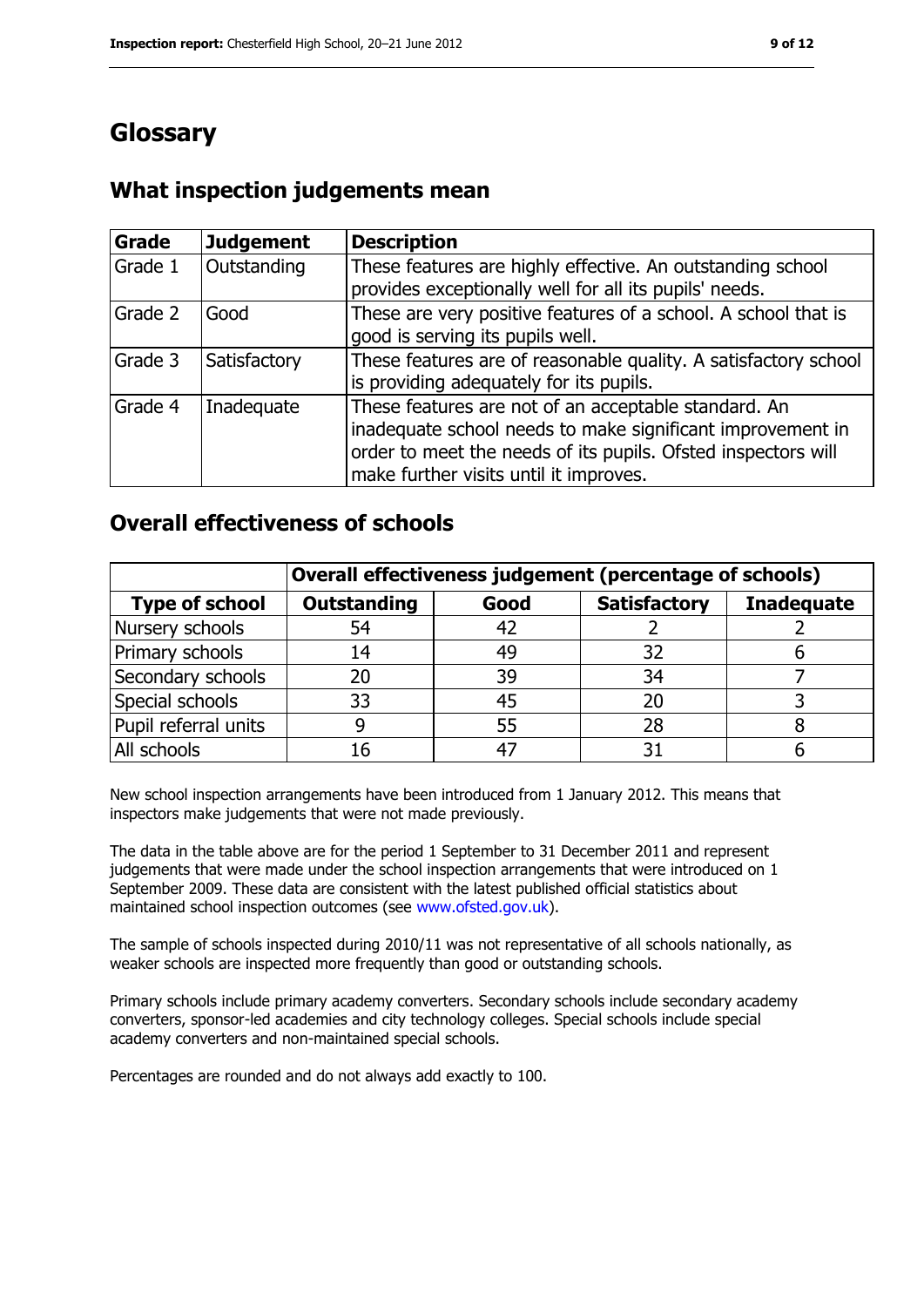## **Common terminology used by inspectors**

| Achievement:                  | the progress and success of a pupil in their learning and<br>development taking account of their attainment.                                                                                                           |
|-------------------------------|------------------------------------------------------------------------------------------------------------------------------------------------------------------------------------------------------------------------|
| Attainment:                   | the standard of the pupils' work shown by test and<br>examination results and in lessons.                                                                                                                              |
| Attendance                    | the regular attendance of pupils at school and in lessons,<br>taking into account the school's efforts to encourage good<br>attendance.                                                                                |
| <b>Behaviour</b>              | how well pupils behave in lessons, with emphasis on their<br>attitude to learning. Pupils' punctuality to lessons and their<br>conduct around the school.                                                              |
| Capacity to improve:          | the proven ability of the school to continue improving based<br>on its self-evaluation and what the school has accomplished<br>so far and on the quality of its systems to maintain<br>improvement.                    |
| Floor standards               | the national minimum expectation of attainment and<br>progression measures                                                                                                                                             |
| Leadership and<br>management: | the contribution of all the staff with responsibilities, not just<br>the governors and headteacher, to identifying priorities,<br>directing and motivating staff and running the school.                               |
| Learning:                     | how well pupils acquire knowledge, develop their<br>understanding, learn and practise skills and are developing<br>their competence as learners.                                                                       |
| Overall effectiveness:        | inspectors form a judgement on a school's overall<br>effectiveness based on the findings from their inspection of<br>the school.                                                                                       |
| Progress:                     | the rate at which pupils are learning in lessons and over<br>longer periods of time. It is often measured by comparing<br>the pupils' attainment at the end of a key stage with their<br>attainment when they started. |
| Safety                        | how safe pupils are in school, including in lessons; and their<br>understanding of risks. Pupils' freedom from bullying and<br>harassment. How well the school promotes safety, for<br>example e-learning.             |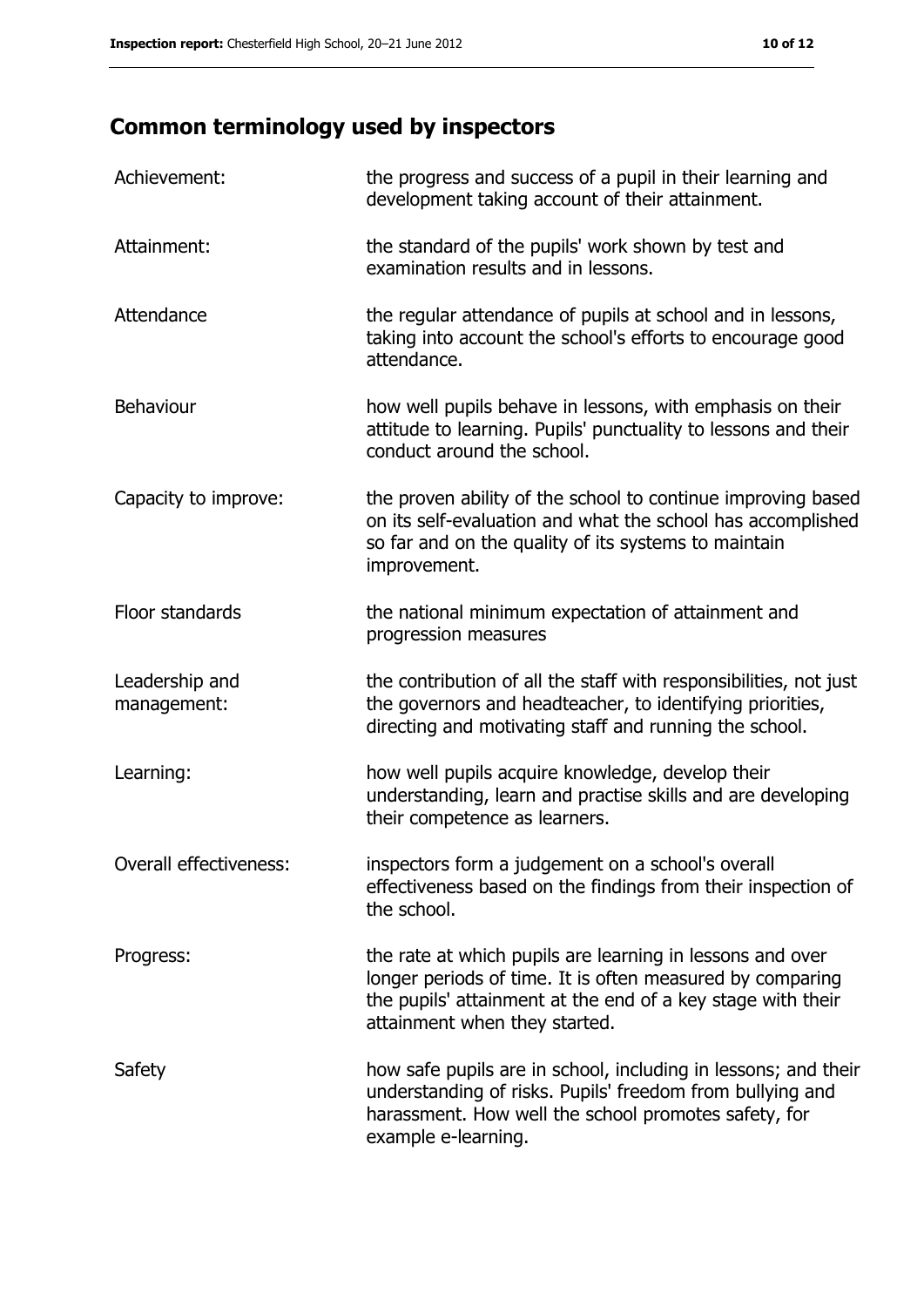#### **This letter is provided for the school, parents and carers to share with their children. It describes Ofsted's main findings from the inspection of their school.**



22 June 2012

Dear Students

#### **Inspection of Chesterfield High School, Crosby, L23 9YB**

Thank for the help you gave to the inspection team when we visited your school recently. Our particular thanks go to those of you who gave up their time to speak to inspectors and to those of you who completed the questionnaires. Your views helped us build our picture of your school.

The inspectors judge Chesterfield High School to be providing you with a satisfactory education. We were pleased to see the positive relationships you have with each other, your teachers and visitors and the way you approach your learning. Attainment in the school is high in a number of subjects, but the school's results showed that many of you did not reach your potential in 2011. Your progress is now stronger.

The headteacher, members of the governing body, senior leaders and other teachers are determined to improve the academy and have plans to help them achieve this. We have asked them to make sure their checks on how well this is happening lead to rapid progress and, in particular that your achievement increases. You told us that teaching includes some exciting and interesting lessons but it also varies in quality; we saw this during the inspection. We have asked your teachers to plan lessons which will challenge each of you and support this by marking your work more consistently and with information on how you can improve. We have suggested the school should look at how to help you improve your literacy and numeracy skills in all your lessons. This will help you do even better now and in the future.

You have an important part to play by continuing to do your best and working together as well as we saw during the inspection. We are sure that you will aim to do these.

Yours sincerely

David Selby Lead Inspector